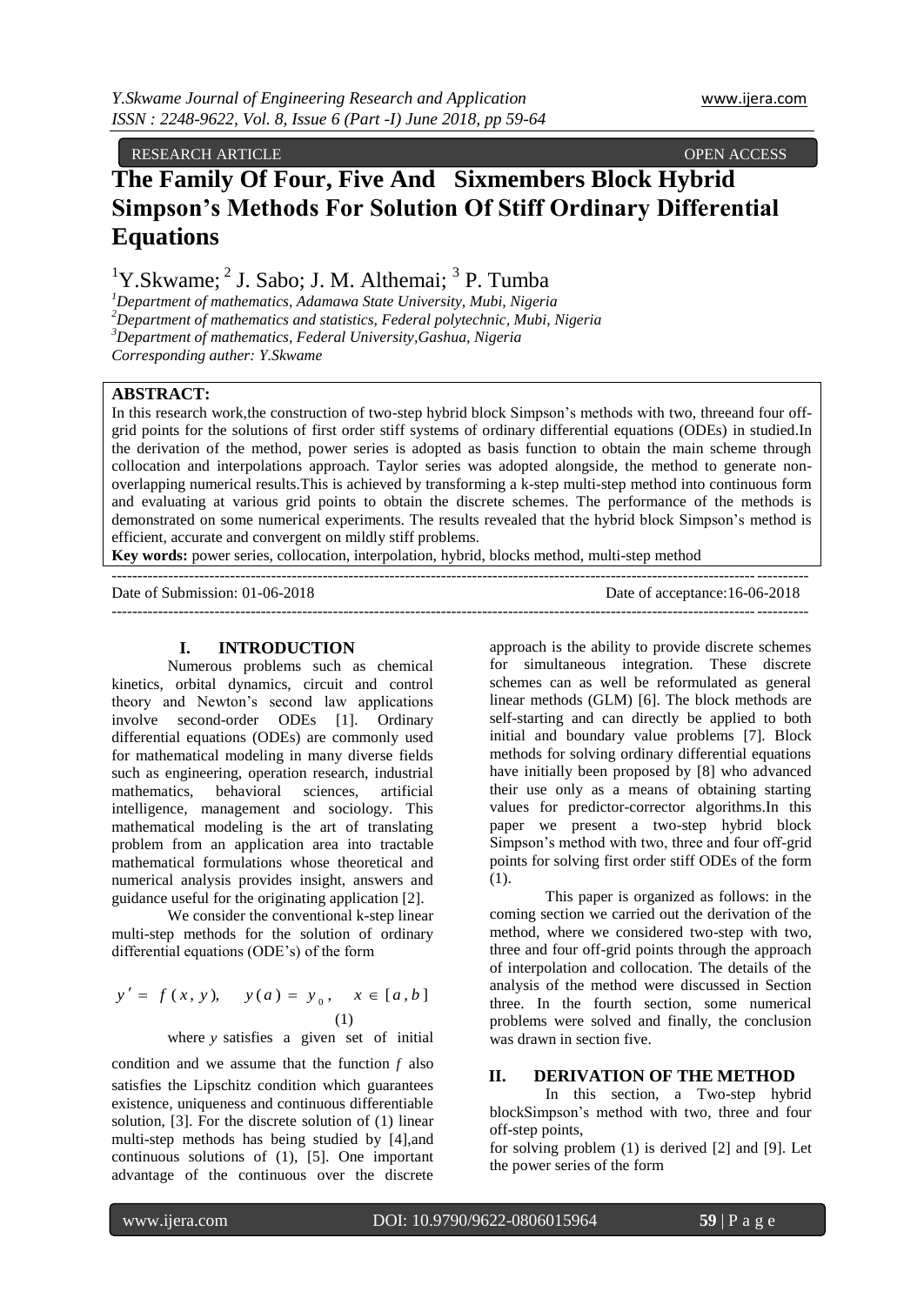$$
j_{y}(x) = \sum_{i=0}^{y+m-1} a_i \left( \frac{x-x_n}{h} \right)^i, \quad j = 1, ..., m.
$$

(2)

be the approximate solution to equation (1) for  $x \in \left[ x_{n}, x_{2} \right]$ where  $n = 0, 1, 2, \cdots N - 1, \quad a's$  are the real coefficients to be determined,  $v$  is the number of collocation points, *m* is the number of interpolation points and  $h = x_n - x_{n-1}$  is a constant step size of the partition of interval  $[a, b]$ , which is given by  $a = x_0 < x_1 < \cdots < x_N = b$ . Differentiating Equation (2) once yields:

$$
\int_{a}^{j} y'(x) dx = \int_{a}^{j} f(x^{j}, y^{j}, y') dx = \sum_{i=1}^{n+m-1} \frac{ia_{i}}{h} \left( \frac{x - x_{n}}{h} \right)^{i-1}, \quad j = 1_{x_{n}^{i+1}}, x_{n+1}^{m}.
$$
\n(3)

Interpolating Equation (2) at the selected intervals, i.e.,  $x_n$  and collocating Equation (3) at all points in the selected interval, i.e., 2 2  $1, \frac{\pi}{3}$  3 2  $x_n$ ,  $x_{n+1}$ ,  $x_{n+1}$ ,  $x_{n+2}$ , gives the two step block hybrid Simpson's methods with two off- grid

points, can be written in matrix form:

$$
\begin{pmatrix}\n1 & 0 & 0 & 0 & 0 & 0 \\
0 & \frac{1}{h} & 0 & 0 & 0 & 0 \\
\hline\n0 & \frac{1}{h} & \frac{1}{h} & \frac{3}{4h} & \frac{1}{2h} & \frac{5}{16h} & \begin{vmatrix} a_0 \\ a_0 \\ a_1 \\ a_2 \\ \hline\n0 \\ a_3 \end{vmatrix} & \begin{pmatrix} y_n \\ y_n \\ y_{n+1} \\ y_{n+1} \\ \hline\n0 \\ a_2 \end{pmatrix}
$$
\n
$$
\begin{pmatrix}\n1 & 0 & 0 & 0 & 0 \\
0 & \frac{1}{h} & \frac{1}{h} & \frac{3}{4h} & \frac{1}{2h} & \frac{5}{16h} \\
\hline\n0 & \frac{1}{h} & \frac{3}{h} & \frac{27}{h} & \frac{27}{h} & \frac{405}{h} & \begin{vmatrix} a_0 \\ a_1 \\ a_2 \\ \hline\n0 \\ a_3 \end{vmatrix} & \begin{vmatrix} a_1 \\ a_2 \\ a_3 \\ \hline\n0 \\ a_4 \end{vmatrix} & \begin{vmatrix} y_0 \\ y_{n+1} \\ y_{n+2} \\ \hline\n0 \\ y_{n+2} \end{vmatrix}
$$
\n
$$
\begin{pmatrix}\n1 & 4 & \frac{12}{h} & \frac{32}{h} & \frac{30}{h} & \frac{80}{h} \\
\hline\n0 & 4 & \frac{12}{h} & \frac{32}{h} & \frac{80}{h} & \frac{80}{h} \\
\hline\n0 & 4 & \frac{1}{2} & \frac{32}{2h} & \frac{80}{2h} & \frac{80}{2h} \\
\hline\n0 & 4 & \frac{1}{2} & \frac{32}{2h} & \frac{80}{2h} & \frac{80}{2h} \\
\hline\n0 & 4 & \frac{1}{2} & \frac{32}{2h} & \frac{80}{2h} & \frac{80}{2h} \\
\hline\n0 & 4 & \frac{1}{2} & \frac{32}{2h} & \frac{80}{2h} & \frac{80}{2h} & \frac{1}{2h} \\
\hline\n0 & 4 & \frac{1}{2} & \frac{32}{2h} & \frac{32}{2h} & \frac{80}{2h} & \frac{1}{
$$

Applying the Gaussian elimination method on Equation (4) gives the coefficient  $a_i$ 's, *for*  $i = 0$  (1)10.

These values are then substituted into Equation (2) to give the implicit continuous hybrid method of the form:

$$
j' y(x) = \sum_{\substack{i=1, \ 2 \ j \geq 2}} j \beta_i(x)^j f_{n+i} + \sum_{i=0}^{2} j \beta_i(x)^j f_{n+i}, \quad j = 1, \dots, m
$$
\n(5)

We get four discrete schemes. Hence, the hybrid block methods are as follows<br> $v_{x} = v_{x} + \frac{1}{25} [25t^{2} + 646t^{2}] - 264t^{2} + 106t^{2} - 19t^{2}$ 

$$
y_{m4} = y_n + \frac{1}{120} [29f_n + 124f_{m4} + 24f_{m4} + 4f_{m4} - f_{m2}]
$$
  
\n
$$
y_{m4} = y_n + \frac{1}{120} [29f_n + 124f_{m4} + 24f_{m4} + 4f_{m4} - f_{m2}]
$$
  
\n
$$
y_{m4} = y_n + \frac{1}{120} [27f_n + 102f_{m4} + 72f_{m1} + 42f_{m4} - 3f_{m2}]
$$
  
\n
$$
y_{m2} = y_n + \frac{1}{42} [7f_n + 32f_{m4} + 12f_{m1} + 32f_{m4} + 7f_{m2}]
$$
  
\n(6)

Interpolating Equation (2) at the selected intervals, i.e.,  $x_n$  and collocating Equation (3) at all points in the selected interval, i.e., 2 2 3 4  $1, \frac{\pi}{1}$  5 2  $x_{n}^{n}$ ,  $x_{n+1}^{m}$ ,  $x_{n+1}$ ,  $x_{n+2}^{n}$ ,  $x_{n+3}^{n}$ ,  $x_{n+2}$ , gives thetwo

step block hybrid Simpson's methods with three off- grid points, can be written in matrix form:

| $\mathbf{1}$     | $\boldsymbol{0}$  | $\boldsymbol{0}$ | $\boldsymbol{0}$ | $\theta$         | $\theta$         | $\theta$         |                                           |
|------------------|-------------------|------------------|------------------|------------------|------------------|------------------|-------------------------------------------|
| $\boldsymbol{0}$ | $\mathbf{1}$<br>h | $\mathbf{0}$     | $\boldsymbol{0}$ | $\mathbf{0}$     | $\boldsymbol{0}$ | $\theta$         | $y_{n}$<br>$\mathbf{a}_{_{\,0}}$          |
| $\overline{0}$   | 1                 | 1                | 3                | 1                | 5                | $\sqrt{3}$       | $\mathbf{v}$<br>$a_{1}$<br>$n +$          |
|                  | $\boldsymbol{h}$  | $\boldsymbol{h}$ | 4h               | 2h               | 16h              | $16\ h$          | $\boldsymbol{a}_{\scriptscriptstyle 2}$   |
| $\overline{0}$   | 1                 | $\overline{2}$   | $\mathbf{3}$     | $\overline{4}$   | 5                | $\boldsymbol{6}$ | $y_{_{n+1}}$<br>$a_{\frac{1}{3}}$<br>$=$  |
|                  | $\boldsymbol{h}$  | $\boldsymbol{h}$ | $\boldsymbol{h}$ | $\boldsymbol{h}$ | h                | $\boldsymbol{h}$ | y                                         |
| $\overline{0}$   | 1                 | $\overline{4}$   | $12\,$           | 32               | $80\,$           | 9375             | $\boldsymbol{a}_4$<br>$^j\,y$             |
|                  | $\boldsymbol{h}$  | $\boldsymbol{h}$ | $\boldsymbol{h}$ | $\boldsymbol{h}$ | $\boldsymbol{h}$ | 512 h            | $a_{\scriptscriptstyle{5}}$<br>$\sqrt{3}$ |
| $\overline{0}$   | 1                 | 3                | $27\,$           | $27\,$           | 405              | 729              | $a_{6}$                                   |
|                  | h                 | $\boldsymbol{h}$ | $4\,h$           | 4h               | 16h              | $16\ h$          | $y_{n+2}$ )                               |
| $\mathbf{0}$     | 1                 | $\overline{4}$   | 12               | 32               | 160              | 192              |                                           |
|                  | $\boldsymbol{h}$  | $\boldsymbol{h}$ | $\boldsymbol{h}$ | $\boldsymbol{h}$ | $\boldsymbol{h}$ | $\boldsymbol{h}$ |                                           |
|                  |                   |                  |                  |                  | (7)              |                  |                                           |

Applying the Gaussian elimination method on Equation (7) gives the coefficient  $a_i$ 's, *for*  $i = 0$  (1)10.

These values are then substituted into equation (2) to give the implicit continuous hybrid method of the form:

$$
j_{y}(x) = \sum_{\substack{i=1, \, 5, \, 3, \\ i \neq j}} \frac{i \beta_{i}(x)^{j} f_{n+i} + \sum_{i=0}^{2} \frac{i \beta_{i}(x)^{j} f_{n+i}}{(x)^{j} f_{n+i}}, \quad j = 1, \cdots, m
$$
\n(8)

We get five discrete schemes. Hence, the hybrid block methods are as follows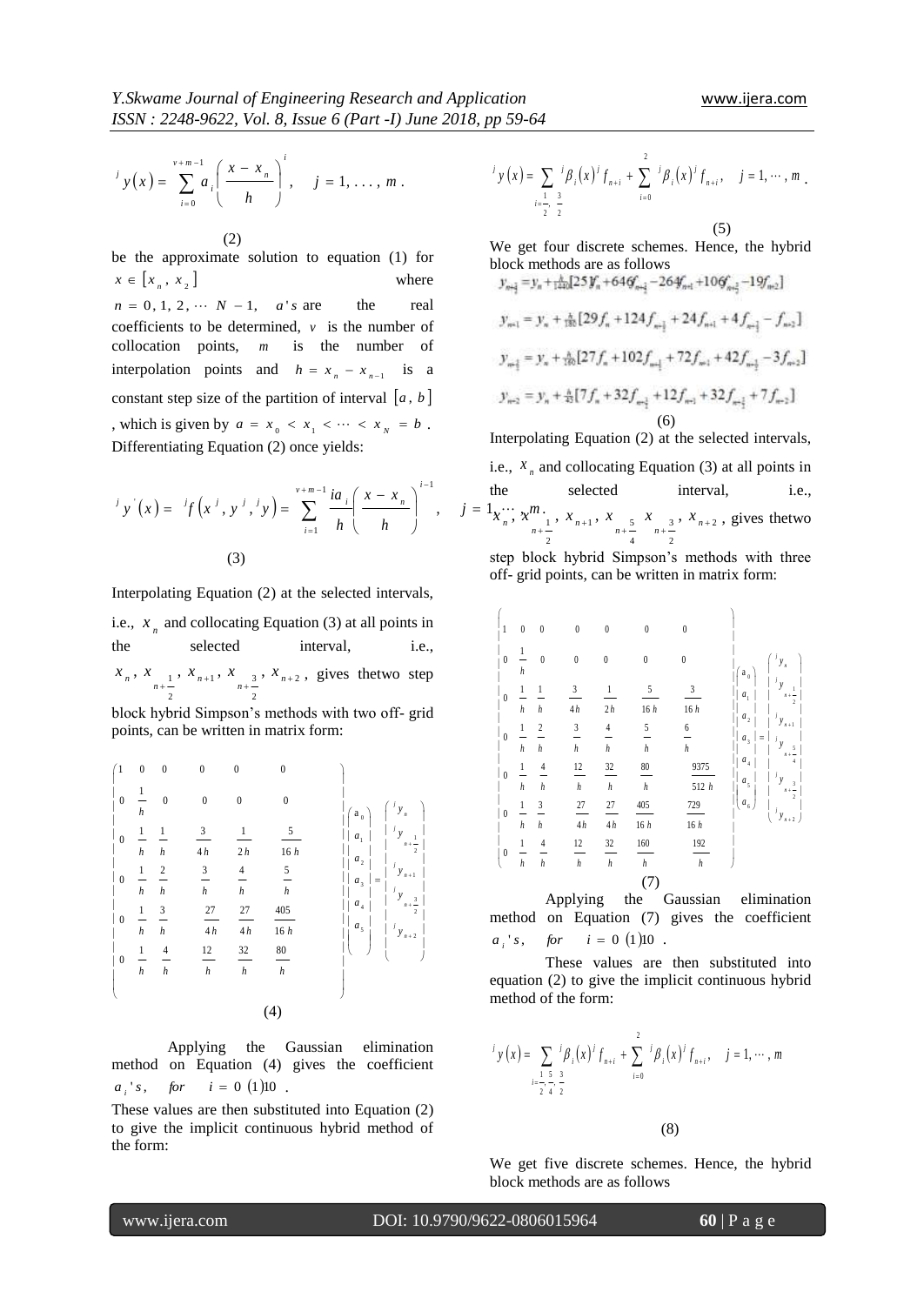$$
\begin{aligned} y_{m\frac{1}{2}}&=y_{n}+\tfrac{k}{120}[112f_{n}+413f_{m\frac{1}{2}}-537f_{n\text{e}1}+576f_{m\frac{1}{2}}-217f_{m\frac{1}{2}}+13f_{n\text{e}2}]\\ y_{n\text{e}1}&=y_{n}+\tfrac{k}{340}[81f_{n}+412f_{m\frac{1}{2}}-108f_{n\text{e}1}+256f_{m\frac{3}{2}}-108f_{m\frac{3}{2}}+7f_{n\text{e}2}]\\ y_{m\frac{3}{2}}&=y_{n}+\tfrac{58}{9216}[277f_{n}+1400f_{m\frac{1}{2}}-150f_{m\text{e}1}+1152f_{m\frac{3}{2}}-400f_{m\frac{3}{2}}+25f_{m\text{e}2}]\\ y_{m\frac{3}{2}}&=y_{n}+\tfrac{k}{80}[12f_{n}+61f_{m\frac{3}{2}}-9f_{n\text{e}1}+64f_{m\frac{3}{2}}-9f_{m\frac{3}{2}}+f_{m\text{e}1}]\\ y_{n\text{e}1}&=y_{n}+\tfrac{k}{43}[7f_{n}+32f_{m\frac{3}{2}}+12f_{m\text{e}1}+32f_{m\frac{1}{2}}+7f_{m\text{e}2}] \end{aligned}
$$

# **(9)**

Interpolating Equation (2) at the selected intervals, i.e.,  $x_n$  and collocating Equation (3) at all points in the selected interval, i.e.,

2 4 7 2 3 4  $1, 5, 5$ 2  $x_n$ ,  $x_{n+1}$ ,  $x_{n+1}$ ,  $x_{n+2}$ ,  $x_{n+2}$ ,  $x_{n+2}$ , gives

thetwo step block hybrid Simpson's methods with four off- grid points, can be written in matrix form:

|              | 0                   | 0                   | 0                     | 0                     | n                     | ٥                     | 0                     |                                                       |
|--------------|---------------------|---------------------|-----------------------|-----------------------|-----------------------|-----------------------|-----------------------|-------------------------------------------------------|
| 0            | $\frac{1}{h}$       | 0                   | 0                     | 0                     | 0                     | 0                     | 0                     |                                                       |
| 0            | 1<br>$\frac{1}{h}$  | 1<br>h              | 3<br>4h               | 1<br>2h               | 5<br>16h              | 3<br>16h              | 7<br>128h             | a,                                                    |
| $\mathbf{0}$ | $\frac{1}{h}$       | 2<br>$\bar{\bar h}$ | $\frac{3}{h}$         | 4<br>$\bar{h}$        | $rac{5}{h}$           | 6<br>$\bar{h}$        | 7<br>ħ                | ą<br>a,<br>$y_{n+1}$                                  |
| 0            | $\frac{1}{h}$       | 4<br>$\bar{h}$      | 12<br>$\overline{h}$  | 32<br>$\overline{h}$  | 80<br>$\overline{h}$  | 9375<br>512h          | 109375<br>4096h       | ą<br>=<br>$a_{\!\scriptscriptstyle 4}$                |
| 0            | 1<br>$\overline{h}$ | 3<br>$\bar{h}$      | 27<br>$\overline{4h}$ | 27<br>4h              | 405<br>16h            | 729<br>16h            | 5103<br>64h           | a,<br>$\frac{1}{\nu}$<br>$a_{\!\scriptscriptstyle 6}$ |
| 0            | 1<br>$\overline{h}$ | 7<br>h2             | 147<br>16h            | 343<br>$\frac{1}{6h}$ | 12005<br>256h         | 50421<br>512h         | 823543<br>4096h       | $I_{\mathcal{V}}$<br>$a_{i}$                          |
| 0            | $\frac{1}{h}$       | 4<br>$\bar{h}$      | 12<br>$\overline{h}$  | 32<br>$\overline{h}$  | 160<br>$\overline{h}$ | 192<br>$\overline{h}$ | 448<br>$\overline{h}$ |                                                       |
|              |                     |                     |                       |                       |                       |                       |                       |                                                       |



We get six discrete schemes. Hence, the hybrid block methods are as follows

$$
\begin{aligned} \mathcal{Y}_{n\!+\!\frac{1}{2}}&= \mathcal{Y}_v + \frac{1}{2(160)}\mathcal{h}[9585f_v + 143290f_{n\!+\!j} - 321888f_{w\!+\!j} + 519232f_{n\!+\!j} - 391818f_{n\!+\!j} \\ &+ 149952f_{n\!+\!j} - 23513f_{n\!+\!j}] \\ \mathcal{Y}_{n\!+\!1}&= \mathcal{Y}_v + \frac{1}{2(160)}\mathcal{h}[3735f_v + 22372f_{n\!+\!j} - 21672f_{n\!+\!j} + 47488f_{n\!+\!j} - 38052f_{n\!+\!j} + 14976f_{n\!+\!j} \\ &- 2387f_{n\!+\!j}]\end{aligned}\\ \begin{aligned} \mathcal{Y}_{n\!+\!j}&= y_v + \frac{1}{2(160)}\mathcal{h}[19137f_v + 114310f_{n\!+\!j} - 96600f_{n\!+\!j} + 267231f_{n\!+\!j} - 200550f_{n\!+\!j} \\ &+ 78240f_{n\!+\!j} - 12425f_{n\!+\!j} \end{aligned}\\ \begin{aligned} \mathcal{Y}_{n\!+\!j}&= y_v + \frac{1}{2(160)}\mathcal{h}[1107f_v + 6622f_{n\!+\!j} - 5712f_{n\!+\!1} + 16576f_{n\!+\!j} - 10542f_{n\!+\!j} + 4416f_{n\!+\!j} \\ &- 707f_{n\!+\!j}]\end{aligned}\\ \mathcal{Y}_{n\!+\!j}&= y_v + \frac{1}{800}\mathcal{h}[933f_v + 8330f_{n\!+\!j} - 7056f_{n\!+\!i} + 20384f_{n\!+\!j} - 11466f_{n\!+\!j} + 6624f_{n\!+\!j} \\ &- 931f_{n\!+\!j}]\end{aligned}\\ \mathcal{Y}_{n\!+\!j}&= y_v + \frac{1}{800
$$

(11)

### **III. ANALYSIS OF THE METHOD**

In this section,the analysis of the basic properties of the method derived shall be analyzed.

**3.1 Order and error Constants of the Method** According to [4], the order of the new method in equation  $(6)$ ,  $(9)$  and  $(11)$  is obtained by using the Taylor series, and it is found that equation (6) is of mixed order five and six, with an error constant given by

 $C_{14} = \begin{bmatrix} 2.9297 \times 10^{-4} & 1.7361 \times 10^{-4} & 2.9297 \times 10^{-4} & 6.6138 \times 10^{-4} \end{bmatrix}^T$ equation [9] is of uniform order six, with an error constant given by  $C_6 = \begin{bmatrix} -5.0443 \times 10^{-4} & -4.0903 \times 10^{-5} & -4.1124 \times 10^{-5} & -4.0109 \times 10^{-5} & -6.6138 \times 10^{-5} \end{bmatrix}$ 

and equation (11) is of uniform order eight, with an error constant given by

 $C_7 = 11130 \times 10^{-3}$  9.6328×10<sup>-4</sup> 9.7066×10<sup>-4</sup> 9.6535×10<sup>-4</sup> 9.4482×10<sup>-4</sup> 9.7354×10<sup>-5]7</sup>

#### **3.2 Consistency**

**Definition 3.1:**[5], The hybrid block method (6), (9) and (11) is said to be consistent if it has an order more than or equal to one, i.e.,  $P \ge 1$ . Therefore, the method is consistent.

#### **3.3 Zero Stability**

**Definition 3.2:** [1],The hybrid block method (6), (9) and (11) said to be zero stable if the first characteristic polynomial  $\pi(r)$  having roots such that  $|r_z| \leq 1$  and if  $|r_z| = 1$ then the

multiplicity of  $r<sub>z</sub>$  must not be greater than two. In order to find the zero-stability of hybrid block method (6), we only consider the first characteristic polynomial of the method according to Definition [3.2] as follows,

$$
\Pi(r) = \begin{vmatrix}\n1 & 0 & 0 & 0 \\
0 & 1 & 0 & 0 \\
0 & 0 & 1 & 0 \\
0 & 0 & 0 & 1\n\end{vmatrix} \begin{vmatrix}\n0 & 0 & 0 & 1 \\
0 & 0 & 0 & 1 \\
0 & 0 & 0 & 1\n\end{vmatrix} = r^{3}(r - 1)
$$

which implies  $r = 0, 0, 0, 1$ . Hence the method is zero-stable since  $|r_z| \leq 1$ .

Similarly, according to Definition [3.2], the hybrid block method (9) is as follows,

|  |  |  | $\Pi(r)$ = |  |                                                                                                                                                                                                                                                                                                                             |  |
|--|--|--|------------|--|-----------------------------------------------------------------------------------------------------------------------------------------------------------------------------------------------------------------------------------------------------------------------------------------------------------------------------|--|
|  |  |  |            |  | $\begin{bmatrix} 1 & 0 & 0 & 0 & 0 \\ 0 & 1 & 0 & 0 & 0 & 0 \\ 0 & 0 & 1 & 0 & 0 & - & 0 \\ 0 & 0 & 0 & 1 & 0 & 0 & - & 0 \\ 0 & 0 & 0 & 1 & 0 & 0 & 0 & 0 \\ 0 & 0 & 0 & 0 & 1 & 0 & 0 & 0 \\ 0 & 0 & 0 & 0 & 1 & 0 & 0 & 0 \\ 0 & 0 & 0 & 0 & 1 & 0 & 0 & 0 \\ 0 & 0 & 0 & 0 & 0 & 1 & 0 & 0 \\ \end{bmatrix} = r^4(r-1)$ |  |
|  |  |  |            |  |                                                                                                                                                                                                                                                                                                                             |  |
|  |  |  |            |  |                                                                                                                                                                                                                                                                                                                             |  |
|  |  |  |            |  |                                                                                                                                                                                                                                                                                                                             |  |
|  |  |  |            |  |                                                                                                                                                                                                                                                                                                                             |  |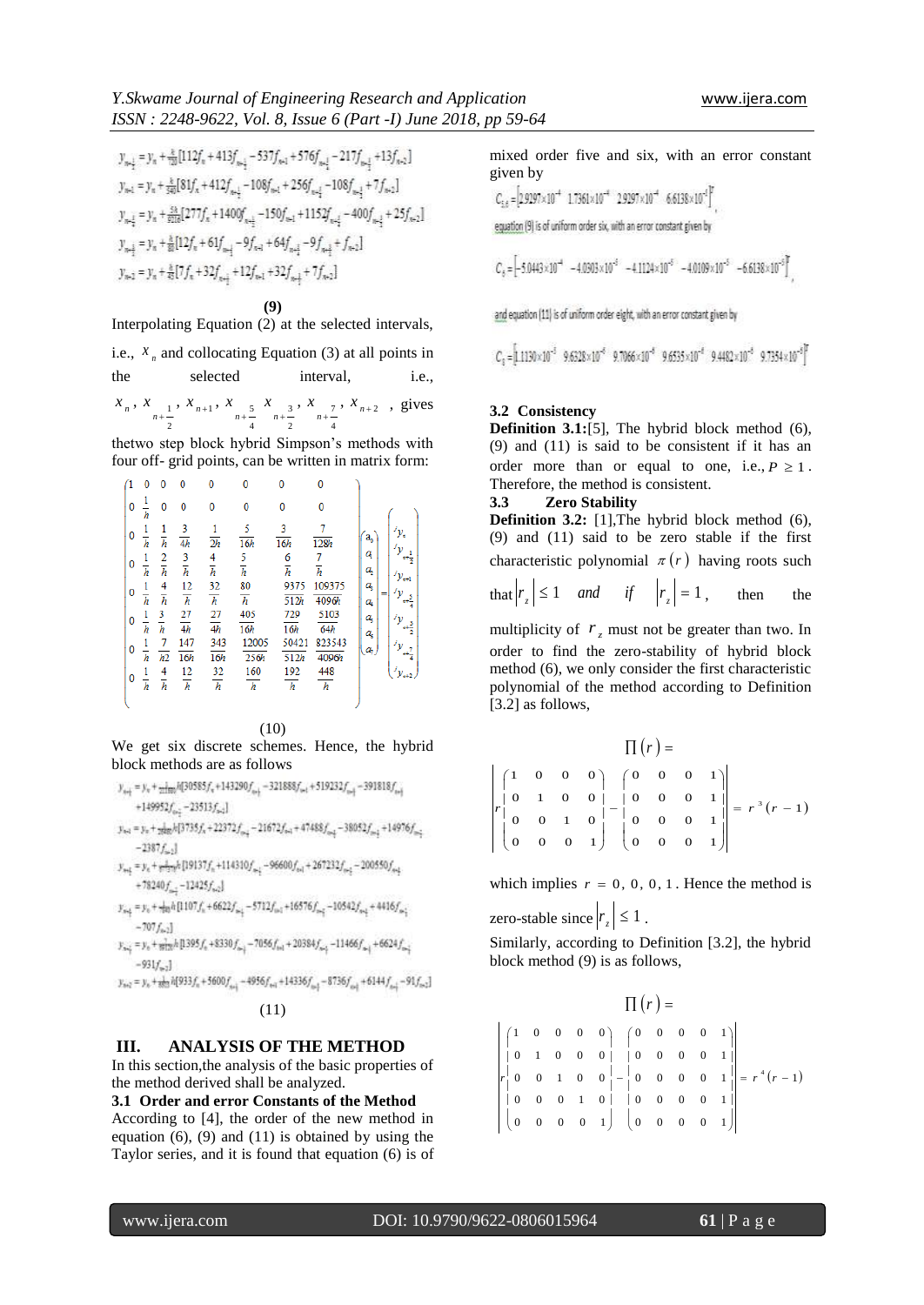which implies  $r = 0, 0, 0, 0, 1$ . Hence the method is zero-stable since  $|r_z| \leq 1$ .

and according to Definition [3.2], the hybrid block method (5) is as follows,

$$
\Pi(r) =
$$
\n
$$
\begin{vmatrix}\n1 & 0 & 0 & 0 & 0 & 0 \\
0 & 1 & 0 & 0 & 0 & 0 \\
0 & 0 & 1 & 0 & 0 & 0\n\end{vmatrix}\n\begin{vmatrix}\n0 & 0 & 0 & 0 & 0 & 1 \\
0 & 0 & 0 & 0 & 0 & 1 \\
0 & 0 & 0 & 1 & 0 & 0 \\
0 & 0 & 0 & 1 & 0 & 0\n\end{vmatrix} = r^{5}(r-1)
$$
\n
$$
\begin{vmatrix}\n0 & 0 & 0 & 0 & 1 & 0 \\
0 & 0 & 0 & 0 & 1 & 0 \\
0 & 0 & 0 & 0 & 0 & 1\n\end{vmatrix} = r^{5}(r-1)
$$

which implies  $r = 0, 0, 0, 0, 0, 1$ . Hence the method is zero-stable since  $|r_z| \leq 1$ .

#### **3.4 Convergence**

**Theorem (3.1):**[1], the consistency and zero stability are sufficient condition for linear multistep method to be convergent. Since the method (6), (9) and (11) is consistent and zero stable, it implies the method is convergent for all point.

#### **3.5 Region of Absolute Stability of the Block method**

According to [4], the absolute stability region of the block method is obtained using (5) and (10) and is as shown below,



Figure 3.1: Region of absolute stability of the twostep block hybrid Simpson's method with two offgrid points.



**Figure 3.2:** Region of absolute stability of the twostep block hybrid Simpson's method with three offgrid points.



**Figure 3.3:** Region of absolute stability of the twostep block hybrid Simpson's method with four offgrid points.

# **IV. NUMERICAL IMPLEMENTATION**

In this section, the efficiency and the performance of thegeneral two-step implicit hybrid block Simpson's method with two, three and four off-grid pointsis investigated on threestiffly problems. The performance of the method is examined using the following three systems of first-order initial value problems of ordinary differential equations.Tables 4.1, 4.2 and 4.3belowshow the comparison of the result obtained from the three problems below. Problem 4.1

$$
y'_{1} = -8y_{1} + 7y_{2}
$$
  
\n
$$
y'_{2} = 42y_{1} - 43y_{2}
$$
  
\nwhere  
\n
$$
h = \frac{1}{10}, \qquad y_{1}(0) = 1, \qquad y_{2}(0) = 8
$$
  
\nExact Solution  
\n
$$
y_{1}(x) = 2e^{-x} - e^{-50x}, \qquad y_{2}(x) = 2e^{-x} + 6e^{-50x}
$$
  
\nwith stiff ratio  $5.0 \times 10^{1}$   
\nProblem4.2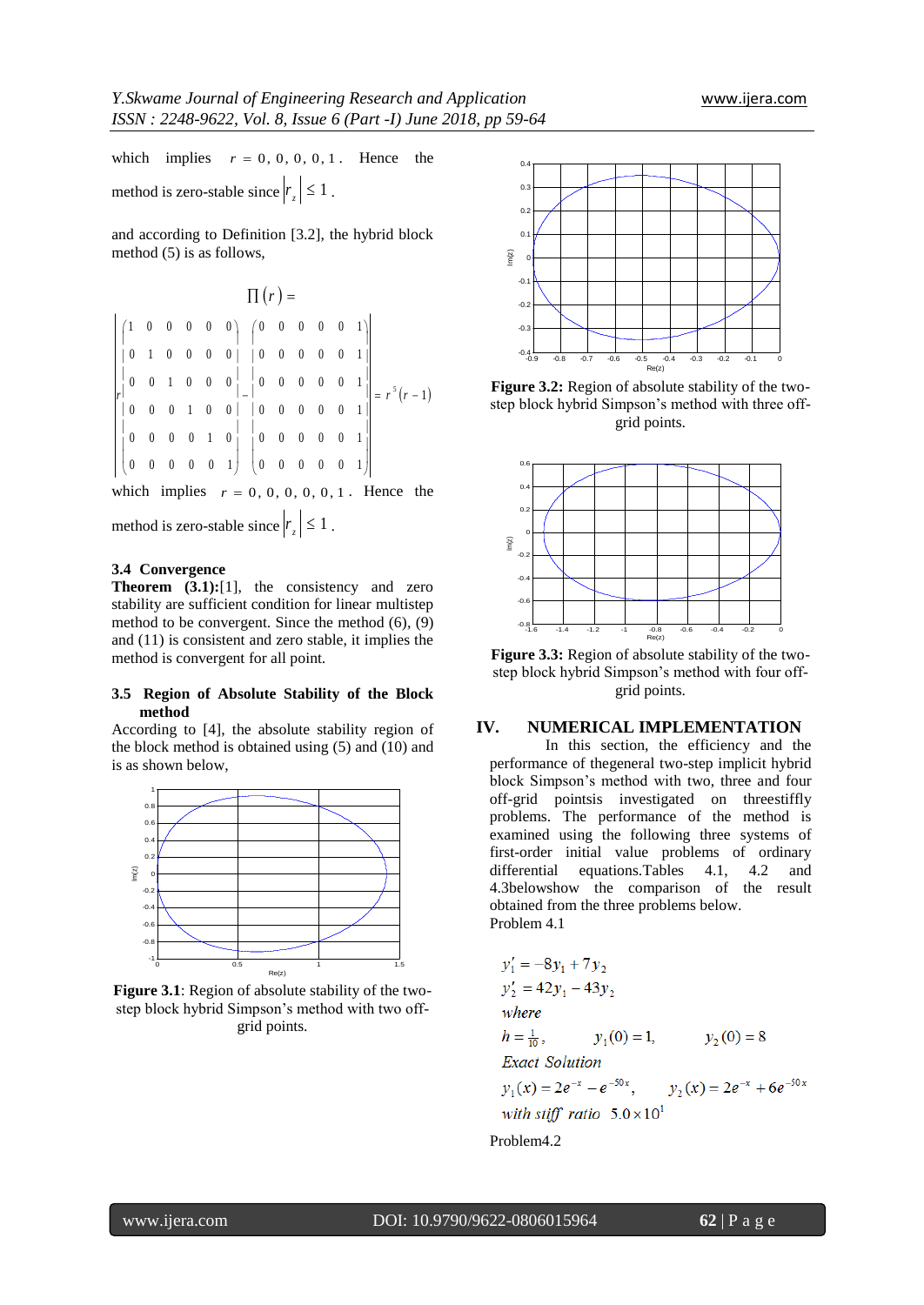| $y'_1 = 998y_1 + 1998y_2$                                           |  |
|---------------------------------------------------------------------|--|
| $y'_2 = -999y_1 - 1999y_2$                                          |  |
| where                                                               |  |
| $h = \frac{1}{10}$ , $y_1(0) = 1$ , $y_2(0) = 1$                    |  |
| and exact solution                                                  |  |
| $y_1(x) = 4e^{-x} - 3e^{-100x}$ , $y_2(x) = -2e^{-x} + 3e^{-1000x}$ |  |
| with stiff ratio $1.0 \times 10^3$                                  |  |

| Problem 4.3 |  |
|-------------|--|
|-------------|--|

 $y'_1 = -y_1 + 95y_2$  $y'_2 = -y_1 - 97y_2$ 

$$
y_2 - y_1 -
$$

where

 $h = \frac{1}{10}$ ,  $y_1(0) = 1$ ,  $y_2(0) = 1$ 

and exact solution

$$
y_1(x) = \frac{95}{47}e^{-2x} - \frac{48}{47}e^{-96x}, \qquad y_2(x) = -\frac{48}{47}e^{-96x} - \frac{1}{47}e^{-2x}
$$

with stiff ratio  $4.8 \times 10^1$ 

**Table 4.1:** Comparing the Absolute Stability Errors for problem4.1

|     | <b>BH5M</b><br>off-md<br>with two<br>points: |                      | BHSM with three off-grid points |                      | BEISM with four off-grid points |                       |
|-----|----------------------------------------------|----------------------|---------------------------------|----------------------|---------------------------------|-----------------------|
| I.  | $y_1(x)$                                     | $y_2(x)$             | 近灯                              | $y_2(x)$             | $y_1(x)$                        | $y_2(x)$              |
| 0.1 | 1.384 E-2                                    | 7.706E <sup>2</sup>  | 1358世                           | 3201日                | 2011 E-                         | 1835日                 |
| 62  | 4534E <sup>2</sup>                           | 2.744 E-L            | 9.620E-L                        | 7357E                | 4.699 E-1                       | 1504日                 |
| ΰâ  | 1961 E <sup>+</sup>                          | 5377E <sup>3</sup>   | 1093E                           | 2575日                | 3.821 E-1                       | 1484日                 |
| 敌   | $2.096E +$                                   | 1.158 E-L            | E091 E-L                        | 5315E-               | 4.668 E-1                       | 1316日                 |
| 85  | 4104E <sup>4</sup>                           | 2.462 E <sup>4</sup> | ESHE-                           | 2.097日               | 4.715 EF                        | 1219日                 |
| 0.6 | 9.985 E-F                                    | 5.757 E-F            | 3.222 E-L                       | 3.754日               | 4951 E <sup>1</sup>             | 1.098 日               |
| 4.7 | 1.877 E*                                     | 1.127 E <sup>1</sup> | T150 E4                         | 1.708円               | 4951 E-                         | 9.981 E <sup>1</sup>  |
| 68  | 4393E*                                       | 2635E <sup>4</sup>   | 6418 E-1                        | 2568 E               | 4917E                           | 9.018 E <sup>1</sup>  |
| 89  | <b>8.738 EM</b>                              | 5.146 E <sup>3</sup> | 5,776 BF                        | 1.91开                | 4.791 E-F                       | 8.166 E <sup>1</sup>  |
| 10  | 2.792 E                                      | $1.205E+$            | 5.682 E <sup>-1</sup>           | 1674E                | 4634E7                          | $7.384E$ <sup>4</sup> |
| 1.1 | 4.96 日                                       | 2250 E*              | 4,664 E-                        | L132.EF              | 4420 E <sup>1</sup>             | 6.681 E <sup>1</sup>  |
| 12  | $9.100E +$                                   | 5.460 E <sup>1</sup> | 5.015 E-                        | 1.009 E <sup>1</sup> | 4191 日                          | 4043 E-1              |

|  | Table 4.2: Comparing the Absolute Stability Errors for problem4.2 |                                                                                                                                                                                                                             |
|--|-------------------------------------------------------------------|-----------------------------------------------------------------------------------------------------------------------------------------------------------------------------------------------------------------------------|
|  |                                                                   | Application 2010   MEMORIA MARKET AND LONGITUDE AND LONGITUDE AND LONGITUDE AND LONGITUDE AND LONGITUDE AND LONGITUDE AND LONGITUDE AND LONGITUDE AND LONGITUDE AND LONGITUDE AND LONGITUDE AND LONGITUDE AND LONGITUDE AND |

|     | <b>BRAM</b><br>WILL.<br>pouts |                 |                            | AND OFF-ROO DEED A AND SERVE ON-ROO DUES | ECOVA ARD YALI OLI-SHO DAERS |                              |
|-----|-------------------------------|-----------------|----------------------------|------------------------------------------|------------------------------|------------------------------|
| ï   | $T_1(x)$                      | $y_{\gamma}(x)$ | $\mathbf{r}_i(\mathbf{x})$ | $\mathbf{y}_2(\mathbf{x})$               | $y_i(x)$                     | $\mathcal{Y}_2(\mathcal{I})$ |
| ÙĪ. | 1819 F                        | 36THP           | 910F                       | 3502职                                    | 1978FP                       | 1813E <sup>0</sup>           |
| 赶   | 1623日                         | 31频野            | 1460秒                      | 471519                                   | 84055                        | 173F                         |
| 03  | 148217                        | 296FP           | 机钢钢                        | 34日记                                     | 183F                         | 1494 E                       |
| 04  | 134EF                         | 2602野           | 711033                     | 1970秒                                    | 111912                       | 1369                         |
| 盱   | 1281                          | 2459            | 23的图                       | 248秒                                     | 1683到                        | 1220F                        |
| Ũ£  | 1093日                         | 21%FP           | 34月15日                     | 2541股                                    | 1586FP                       | 1104EF                       |
| 盯   | 9932E-L                       | 1,986 EP        | <b>IME</b>                 | 19%秒                                     | 140秒                         | 9984E <sup>1</sup>           |
| 08  | 1937F <sup>1</sup>            | 1.797 EP        | 1,685.5%                   | 162912                                   | 1389秒                        | 9.079 E-1                    |
| 09  | E[3]E <sup>1</sup>            | 1636码           | SANE                       | 16月刊                                     | 1792.87                      | \$196 F-1                    |
| 10  | <b>1338F-1</b>                | 14729           | 8300 E <sup>1</sup>        | 154秒                                     | 119812                       | 7339F1                       |
| 11  | 6637F-L                       | 1991到           | 266353                     | 134秒                                     | 110812                       | 6681 E <sup>1</sup>          |
| 12  | 6024E-                        | 1205FP          | 39915-1                    | 116F                                     | 101F                         | 6043E1                       |

|  | Table 4.3 : Communa the Absolute Stability Errans far problem4.3 |
|--|------------------------------------------------------------------|
|  |                                                                  |

|               |                      | BESM with two off-grid points |          | BHSM with three off-god points | off-gid<br>BHSM<br>till for<br>points |                      |
|---------------|----------------------|-------------------------------|----------|--------------------------------|---------------------------------------|----------------------|
| $\mathcal{X}$ | y(x)                 | $T_2 T $                      | L(x)     | r(x)                           | $y_i(x)$                              | $I_2(x)$             |
| 41            | 1435E                | 1871F                         | 1927F    | 1.79F                          | 5950 E-                               | 5.990 E <sup>3</sup> |
| 62            | 2819E                | 1606日                         | 1729 EP  | 1461日                          | 4902B1                                | 4.902 E-             |
| 63            | 3173E                | 1499日                         | 1351 EP  | 1461 EF                        | 3.489 E-                              | 1889E                |
| 44            | 4324E4               | 135EP                         | 1:16E EP | 1319日                          | 2351E                                 | 119E                 |
| 85            | 报纸                   | 1.23kBP                       | 1602FP   | 1206日                          | 1355 E                                | 6.043 E <sup>4</sup> |
| 妊             | 4583EL               | 1104日                         | 138秒     | 10%日                           | 10%日                                  | 7.194 E-             |
| ü             | 4347 E4              | 9984 E-2                      | 1488 EP  | 987961                         | 2,400 EM                              | T068E-P              |
| ü             | 4%形                  | 9.011 日                       | 1389 EP  | 8941E1                         | 2100日                                 | 全相長                  |
| 妊             | 4.790 E-             | 8.167 E <sup>3</sup>          | 1197EP   | 8.096 E-1                      | $1.600E$ <sup>4</sup>                 | 1999 E <sup>-1</sup> |
| и             | 463E                 | 7386E <sup>3</sup>            | 1195EP   | 7329 B                         | 1340日                                 | 2.999.974            |
| и             | 4418E                | 6681E                         | 1106 E   | 6634E                          | 2300 B                                | 1304日                |
| 12            | 4.190 E <sup>1</sup> | 60日日                          | 1.02E EP | 6045E3                         | 2000E <sup>8</sup>                    | 1900 E-1             |

## **V. CONCLUDING REMARKS**

In this paper the newly constructed hybrid block Simpson's methods were demonstrated onsome three stiff initial value problems (IVPs). It is evident, from the tables (1-3), the block hybrid Simpson's method with two off-grid points has been shown to be more efficient and converges very well on problem 1 and performs fairly on the problem 2 and 3. Also the block hybrid Simpson's methods with four off-grid points has been shown to be more efficient and converges very well on problem 3 and performs fairly on the problems 1 and 2, while the block hybrid Simpson's methods with three off-grid pointsperforms fairly convergent throughout the three problems.It is obvious that, the newly constructed block hybrid Simpson's methods are efficient, accurate and convergent on mildly stiff problems.

#### **REFERENCES**

- [1]. Y. Skwame; the derivation of implicit second derivative method for solving second-order stiff ordinary differential equations ODEs. IOSR Journal of math. 14(2) 10-15,
- [2]. Alkasassbeh M.; Zurni O. Implicit one-step block hybrid third-derivative method for the direct solution of initial value problems of second –order ordinary differential equations. J. apply.math. 2017, 91-103
- [3]. Jain, M.K., Iyangar, S.R.K., Jain, R.K (2014); Numerical methods for scientificand Engineering computation (Sixth Edition). New Age International Publishers, New Dethi,
- [4]. Lambert, J.D (1973): computational method in Ordinary Differential Equations; John Wiley and Sons: New York, NY, USA, 1973,
- [5]. Onumanyi, P., Awoyemi, D.O, Jator, S.N and Sirisena, U.W (1994), new linear Multistep methods with continuous coefficients